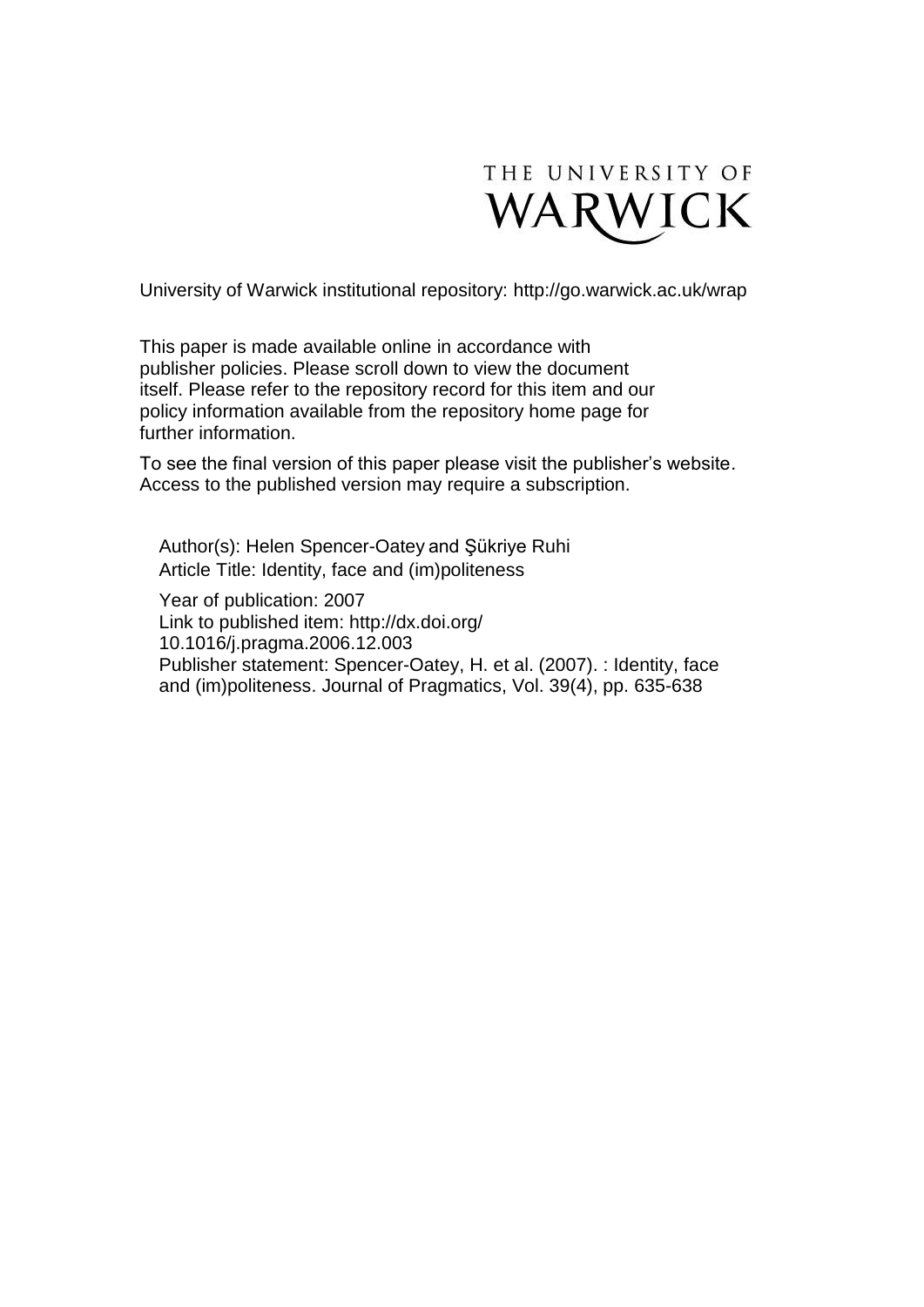Special Issue of the Journal of Pragmatics Volume **39** 

*Identity Perspectives on Face and (Im)Politeness* Guest Editors: Helen Spencer-Oatey and Şükriye Ruhi

## **Identity, Face and (Im)politeness (Editorial)**

*Helen Spencer-Oatey and Şükriye Ruhi*

Published in Journal of Pragmatics 39 (2007) 635–638

Face and (im)politeness are widely discussed and debated in the pragmatics literature. This special issue, which has developed out of a symposium presented at the  $7<sup>th</sup>$  International Pragmatics Conference at Riva del Garda, Italy in 2005, aims to enrich our understanding of these concepts by examining them from the perspective of identity. The first three papers consider the conceptual insights that different (sub-)disciplines can offer for our understanding of face, (im)politeness and the management of rapport. They draw on work in social psychology on identity, and take a cognitive pragmatic perspective to deconstruct relevant emic concepts/lexemes. The next four papers present discourse-based research on the topic. They examine different types of identities, including role identities (e.g. leaders and mentors), national identities (e.g. Turkish and British), ethnic identities (e.g. Pakeha and Maori), community identities (e.g. Cyber-parish member), as well as individual identities, and analyse how these identities impact upon the (mis)management of face and rapport.

In the first paper, "Theories of identity and the analysis of face", Spencer-Oatey argues that useful insights into face and the bases of face sensitivity can be gained by exploring social psychological theory and research on identity. Referring to Simon"s (2004) self-aspect model of identity and Brewer and Gardner"s (1996) research into levels of selfrepresentation, she draws attention to three key points: (a) that people"s self-concepts comprise beliefs about a wide range of attributes or self-characteristics; (b) that people conceptualise themselves in individual, relational and collective terms; and (c) that people"s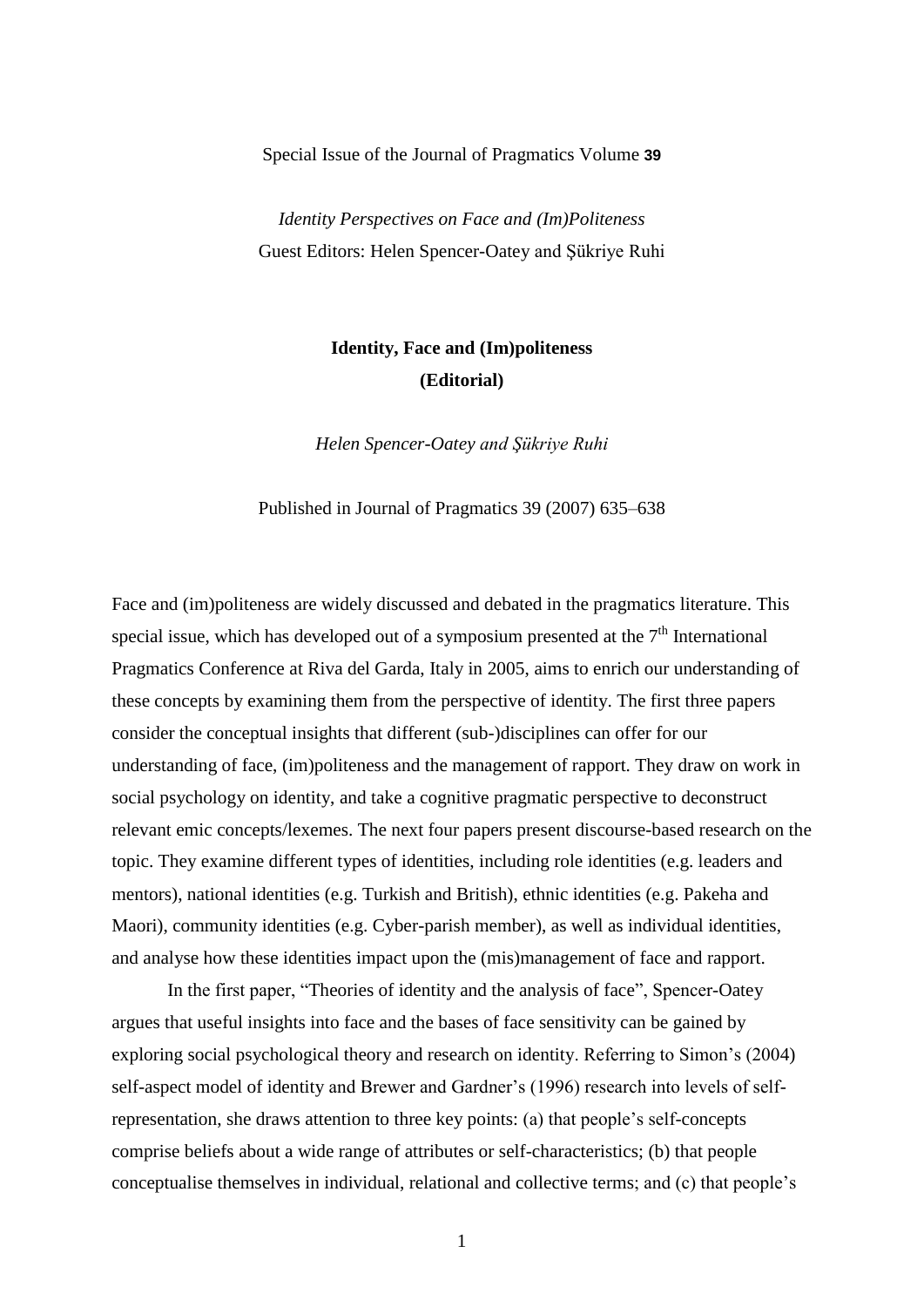self-concepts are both cognitive and social in nature. Next, she discusses the similarities, differences and interconnections between the concepts of face and identity. She proposes that in cognitive terms, face and identity are similar in that both relate to the notion of "self" image, and both comprise multiple self-aspects or attributes. They differ, however, in that face is only associated with attributes that are affectively sensitive to the claimant. In the remainder of the paper, she applies these insights on identity to the analysis of face. Firstly, she considers the analysis of face in interaction, presenting three different analytic perspectives that complement each other and illustrating her points with authentic interaction examples. Then she considers the cognitive underpinnings of face, drawing on social psychological research on values and Spencer-Oatey"s (2000, 2002, 2005) own work on sociality rights and obligations.

The next paper, "Identity and the co-constitution of face and (im)politeness by learners of Japanese" by Haugh, addresses a practical problem faced by learners of Japanese: how they can co-constitute the identities they wish to present when they are only exposed to possibly incongruent "model identities" in their textbooks and teaching materials. After briefly considering the notion of identity itself, Haugh argues that conceptions of both politeness and of face in Japanese are closely associated with the notion of place: the place one belongs and the place one stands. He points out that although politeness in Japanese is often seen as something fairly prescribed (Ide 1989), developments in discursive politeness theory (Cook 2006) and in empirical studies (Usami 2002) indicate that the degree of politeness generated in Japanese can be negotiated by interactants, and is thus constantly evolving throughout the course of the interactions. The degree of politeness co-constituted by interactants is therefore a means by which learners may co-construct part of their identity. He then shows how the co-constitution of face can also contribute to the co-construction of part of the identity of learners of Japanese. Haugh proposes that deconstructing the emic notions of politeness and face in Japanese can help provide learners with the tools they need to coconstruct the aspects of their identity that they wish to present in Japanese. He gives examples to illustrate how this could be done.

The third paper, "Conceptualising face and relational work in (im)politeness: revelations from politeness lexemes and idioms in Turkish" by Ruhi and Işık, also takes an emic approach. The authors explore how face is conceptualised in Turkish and they do this by examining both the conceptual metaphors underlying two root lexemes that are associated with face in Turkish, *yüz* and *gönül*, and the discursive use of metaphorical expressions derived from these lexemes. They argue that the lexemes reflect key concepts for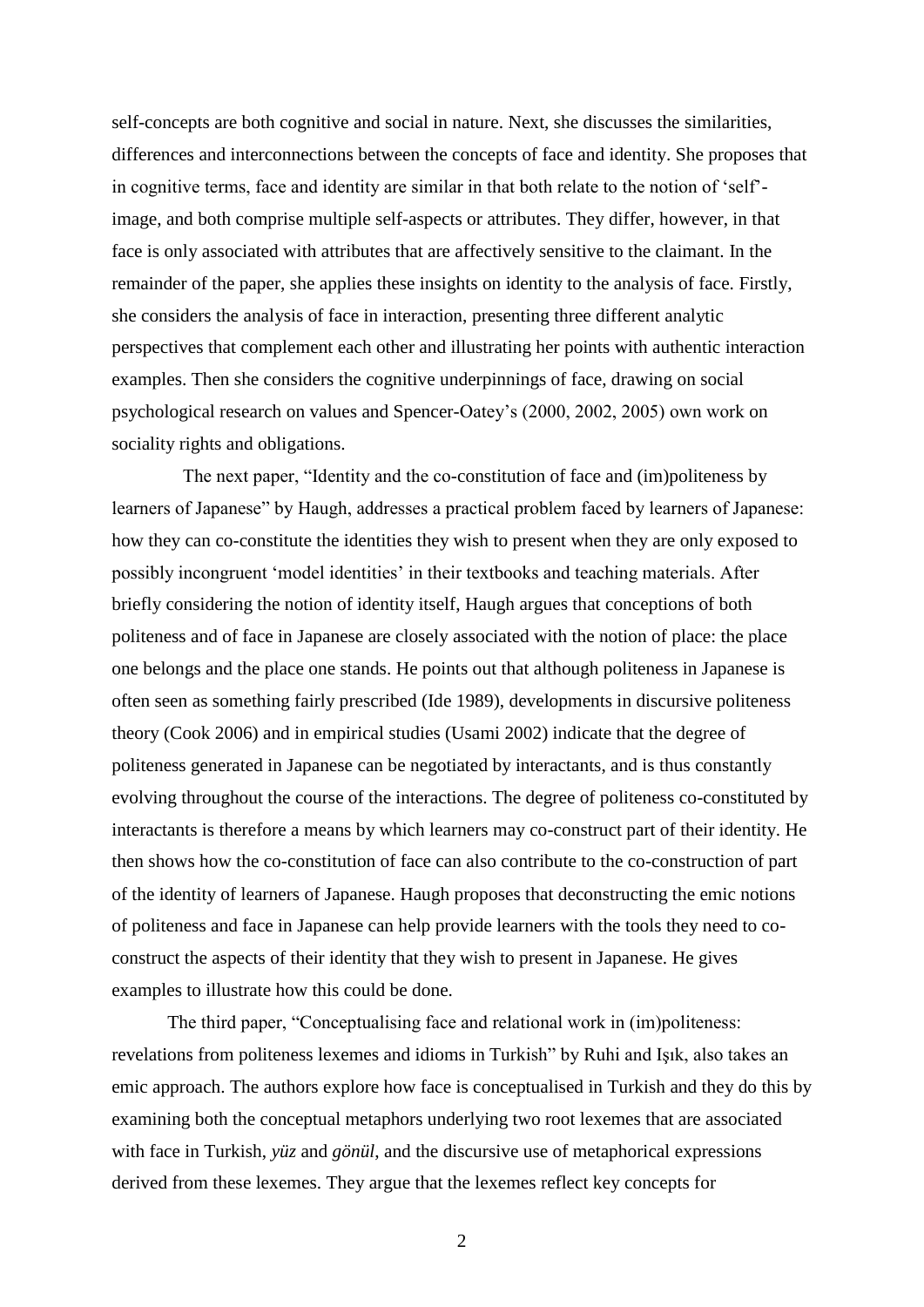understanding the construal of the social person and self-presentation in the Turkish context. Based on the analyses of the metaphorical expressions, they draw a distinction between concerns about the social image/identity that a person projects (which is associated with *yüz)*  and concerns regarding 'self-in-interaction', which involve sensitivity to the 'real' feelings, desires and interactional goals of self and of other (associated with *gönül*). The paper then discusses the implications of these findings for the conceptualisation of relational work in Turkish. Drawing on the Rapport Management approach developed by Spencer-Oatey (2000, 2005), Ruhi and Işık argue that concerns over transactional goals are significant components of relational work, and that relational work in cultures may not necessarily be grounded solely on protection of public self-image and identity claims, but on sensitivity shown toward to the affective aspect of the individual.

The next four papers turn to the discursive management of identity, face and rapport. Two of them focus on workplace interaction and the other two analyse computer-mediated communication. Schnurr, Marra and Holmes's paper, "Being (im)polite in New Zealand workplaces: Māori and Pākehā leaders", examines the enactment of two types of identity: role identity (workplace leader) and ethnic identity (Pākehā or Māori). The authors analyse how these identities influence the ways in which people "do leadership and politeness" in the workplace. They point out that while there is some research that investigates the ways in which people "do politeness" in mainstream majority group workplaces and a substantial amount of research on "doing leadership" in such contexts, there is very little research on the ways in which politeness and leadership are accomplished in organisations where the majority of the participants, or the predominant culture, is that of an ethnic minority group. Focusing primarily on meeting openings and the use of contestive humour, the authors demonstrate that different practices occur in the ethnically different communities of practice, and that these are related to cultural values as well as to politeness norms. They argue that what is considered appropriate behaviour by members of one organisation may be considered inappropriate and even impolite by members of another organisation.

Chiles" paper, "The Construction of an identity as "Mentor" in white collar and academic workplaces: a preliminary analysis", focuses on another type of role identity (workplace mentor), and examines how people enact this role in different types of workplaces. Chiles points out that despite the extensive literature on mentoring in the area of management and business communication, there has been very little research on the linguistic strategies used in mentoring. In her research, Chiles recorded meetings between mentors and mentees in four different workplaces (three corporate and one academic), and in her paper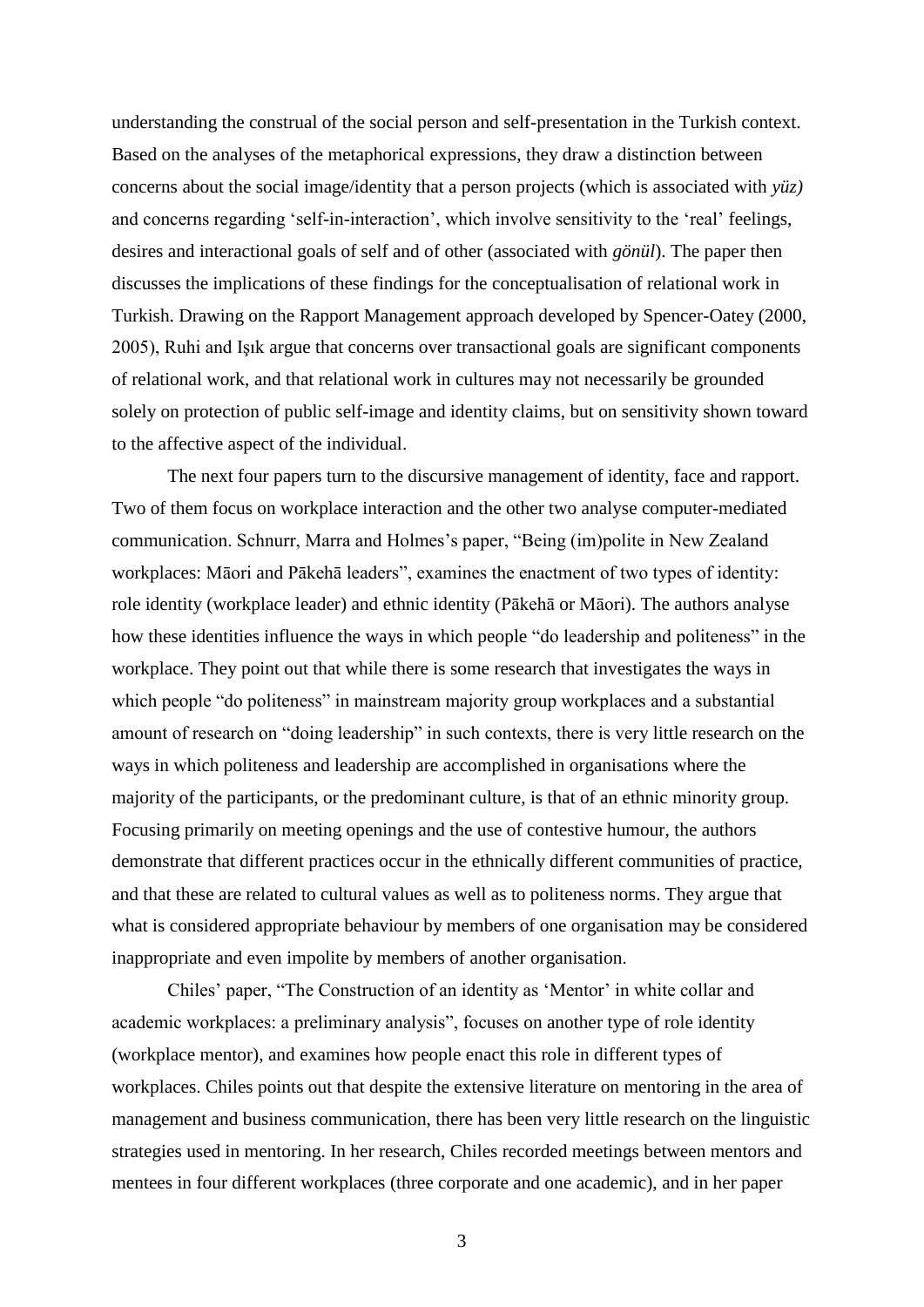she reports the different approaches to mentoring that these workplaces take. She then analyses the amount of Work-Talk (Core Business Talk and Work Talk) and Non-Work Talk (Social Talk and Phatic Communion) (Holmes 2000) that each of the mentors engaged in, and she relates this to the different rapport management orientations identified by Spencer-Oatey (2000: 29). She finds there were significant differences in the amount of Non-Work Talk across the different workplaces, and argues that the goals of the mentoring programmes in each of the workplaces affected the extent to which mentors used Non-Work Talk to manage rapport.

Graham"s paper, "Disagreeing to agree: conflict, (im)politeness and identity in a computer-mediated community" deals with the interaction of several types of identity (computer user, listmember, religious believer) in the context of a virtual community. This is an increasingly important context, and yet there has been limited research so far on identity, face and politeness concerns in online contexts. Graham points out that there are three key constraints influencing communication among members of this online Christian community: the norms and expectations of virtual communities in general, the expectations of this cyberparish community of practice, and the expectations associated with Christian behaviour, . She then analyses in detail a specific conflict that took place when one Cyber-parish member posted a reply that other members deemed to be inappropriate. Many members became involved, and the conflict became so severe that the list owner had to intervene to halt further postings on the subject. Graham"s paper demonstrates (a) how the expectations and requirements of the computer medium have a particularly strong influence on the determination of what counts as (im)polite behaviour in this context; (b) how group identity is perceived differently among listmembers and how the varying perceptions interact with expectations of politeness; and (c) how the open negotiation of these expectations can be an essential part of establishing and refining an online community identity.

Hatipoğlu"s paper (Im)Politeness, National and Professional Identities and Context: Some Evidence from E-mailed 'Call for Papers' focuses on nationality identity (Turkish and British), and explores whether the cultural values associated with these identities affect the way in which people compose 'calls for papers for international conferences' in English. Since international conferences are events that are attended by scholars from all over the world, Hatipoğlu points out that email calls for papers are intended to be appealing to academics from a wide range of backgrounds. She thus maintains that any systematic differences in the ways in which these emails are composed are likely to be due to the cultural background of the writers. In fact, numerous differences emerge, and her analysis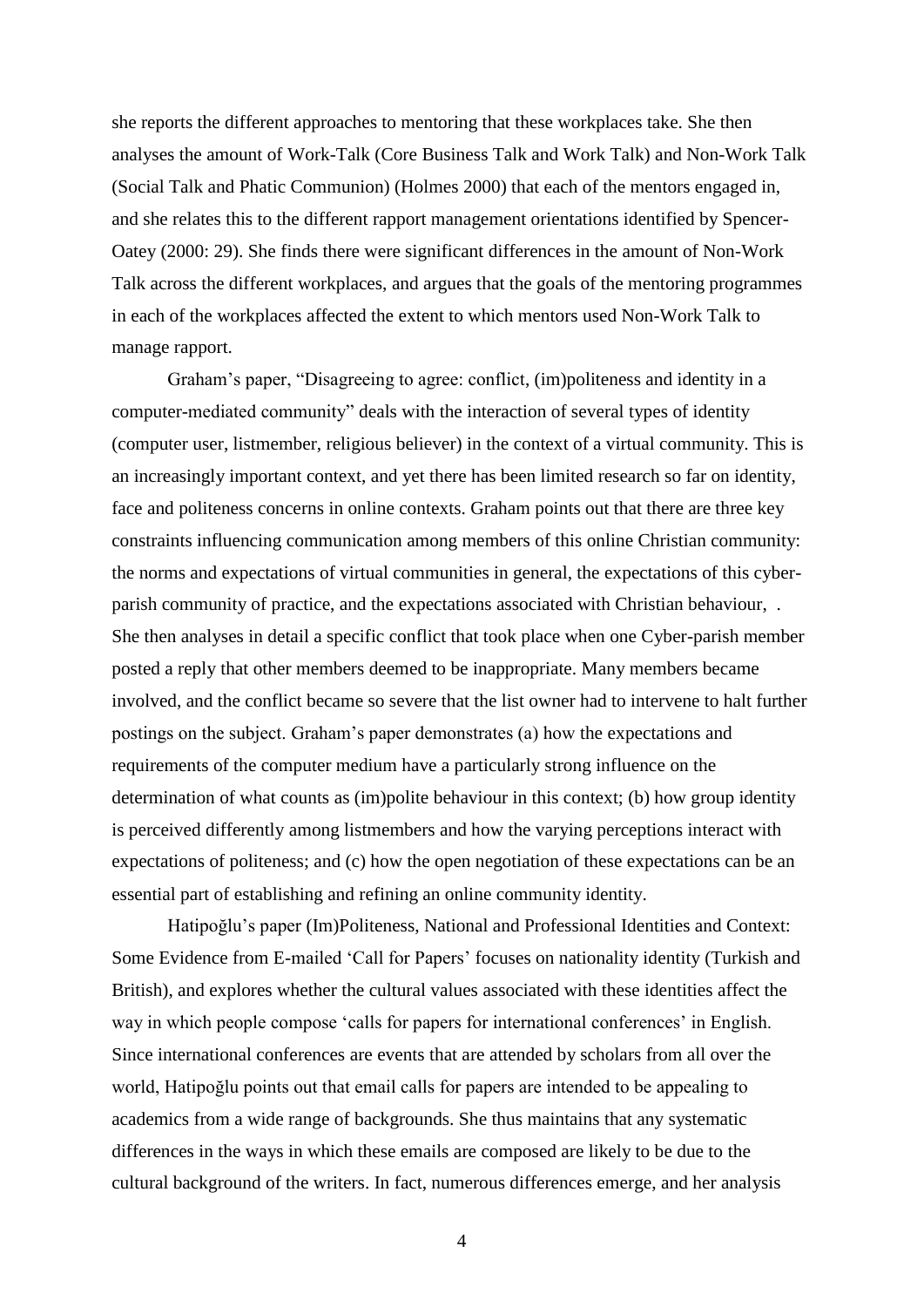demonstrates that they can be explained both by differences in cultural values (Individualism–Collectivism, Hofstede 2001) and by preferences for different politeness strategies (positive politeness – negative politeness, Brown and Levinson 1987). She concludes that people"s national identity can affect people"s traditions of writing, in that different value preferences may influence the ways in which people attempt to persuade others and the likelihood of the addressee(s) being successfully persuaded.

Overall, the studies in this volume all reveal that people"s concerns about face, (im)politeness, and the (mis)management of rapport are closely interconnected with the identities that people claim and/or (co-)construct in interaction. They illustrate how the transactional and/or relational demands of interaction impact upon the display of appropriate identity claims and how this may lead to evaluations of (im)politeness. The papers also reveal how variations in conceptualisations of emic face impact on identity issues and foreground different self-aspects in rapport management. The volume as a whole demonstrates the close interconnection between identity, face and the (mis)management of rapport, with the discourse papers building on the insights offered by the conceptual studies.

## **References**

- Brewer, Marilynn B., Gardner, Wendi, 1996. Who is this "we"? Levels of collective identity and self representations. Journal of Personality and Social Psychology 71(1), 83–93.
- Brown, Penelope, Levinson, Stephen C., 1987. Politeness: Some Universals in Language Usage. Cambridge University Press, Cambridge.
- Cook, Haruko Minegishi, 2006. Japanese politeness as an interactional achievement: academic consultation sessions in Japanese universities. Multilingua 25, 269-291.
- Hofstede, Geert, 2001. Culture"s Consequences: Comparing Values, Behaviours, Institutions and Organisations across Nations. Sage Publications, London.
- Holmes, Janet, 2000. Doing collegiality and keeping control at work: Small talk in government departments. In: Copeland, J. (Ed.), Small Talk. Longman, London, pp. 32–61.
- Ide, Sachiko, 1989. Formal forms and discernment: two neglected aspects of universals of linguistic politeness. Multilingua 8, 223-248.